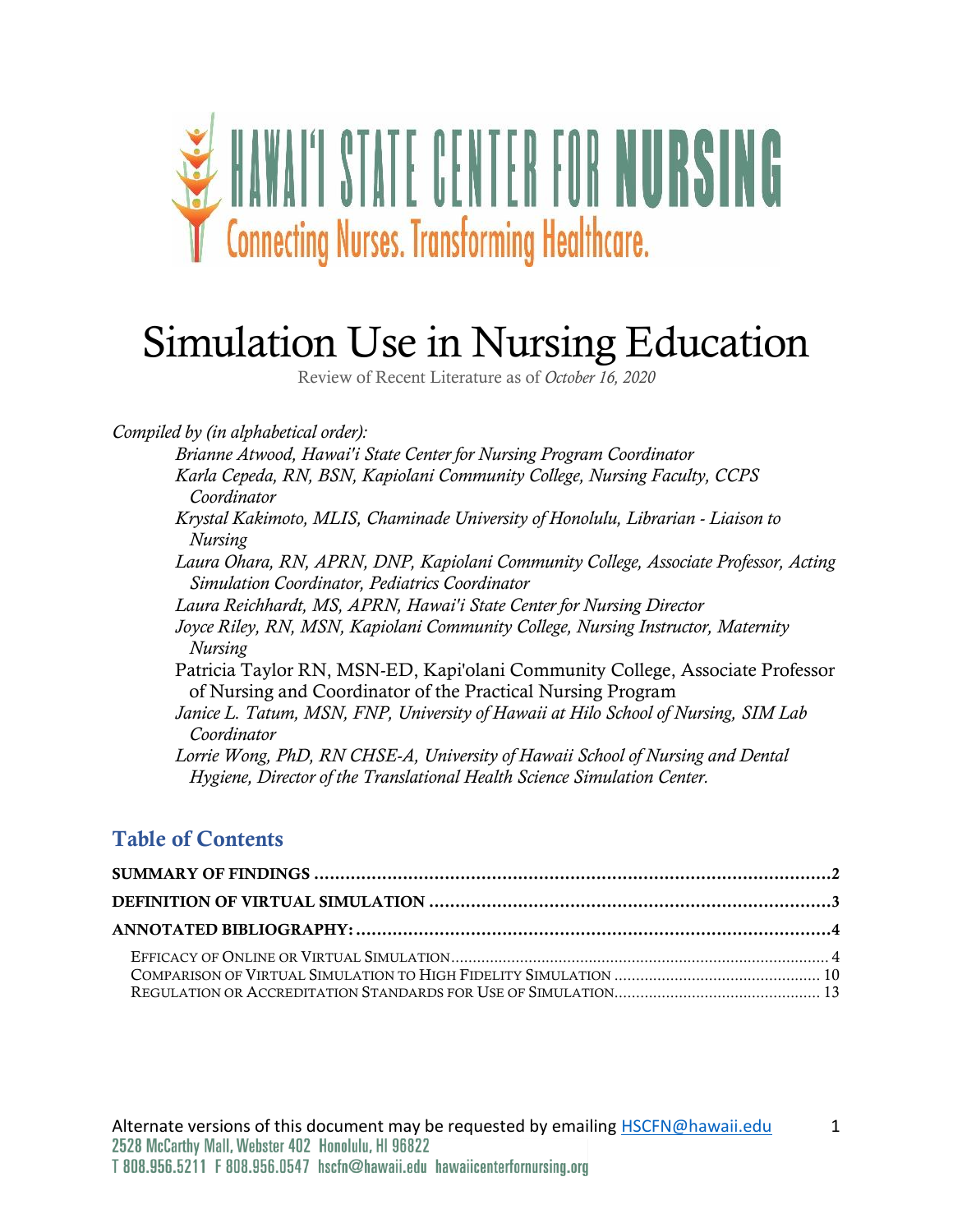# <span id="page-1-0"></span>Summary of Findings

Hawai`i State Center for Nursing invited schools of nursing across Hawai`i to contribute to this annotated bibliography. Simulation directors and nursing instructors and professors provided journal articles and annotations of the articles' findings. A summary of findings is below with the articles and their annotations, categorized by Efficacy of Online or Virtual Simulation, Comparison of Virtual Simulation to High Fidelity Simulation, and Regulation or Accreditation Standards for Use of Simulation.

Virtual simulation is found to have high quality outcomes as it relates to student experience and satisfaction with the learning environment, acquisition and retention of knowledge related to clinical concepts, and development of performance based skills including performing procedures with improvements in ability to complete the procedure and efficiency during the procedure. Findings also identified that virtual simulation supported knowledge and skill development with regards to patient interaction, time management, and navigating difficult situations. Virtual simulation also provided learning opportunities for situations that may not occur during site-based clinical learning like situations rarely encountered on the job and with cultural exposure that may not be prevalent in a student's geographic setting.

When virtual simulation is compared to high-fidelity simulation, it was found that performance outcomes were not statistically significant as it relates to learning curves, procedure time and confidence, recognizing critical events, knowledge or confidence in the subject matter, or satisfaction with debriefing and reflective practice processes. Statistically significant outcomes for virtual simulation included improved performance on skills-based procedures, enhanced attainment of cognitive objectives based on student self-reported surveys, and improved post test scores when used as a component of three-dimensional learning as opposed to two-dimensional learning. Students also reported they felt it complemented lecture though findings also indicate that students with difficulty navigating technology may not prefer virtual simulation as a learning experience.

The National Council of State Boards of Nursing (NCSBN) published a self-funded study conducted by researchers employed by the NCSBN that provides substantial evidence-based criteria for identifying quality indicators of successful nursing education programs. Additionally, warning signs for high-risk education programs were identified for boards of nursing and nursing academic programs to ensure quality of education is maintained with the use of simulation. However, the recommendation from the NCSBN to not exceed 50% simulation is generated from an NCSBN study. Notably, both guidelines are not restricted to any one kind of simulation, but instead focuses on the quality of the activity.

The study that resulted in the NCSBN recommendations that schools of nursing do not exceed 50% simulation replacement for live clinical education is based on a self-funded study that was conducted by researchers employed by the NCSBN. This study compared a control group with no more than 10% simulation used, a study group with 25% of simulation, and a study group with 50% simulation; no test groups beyond 50% were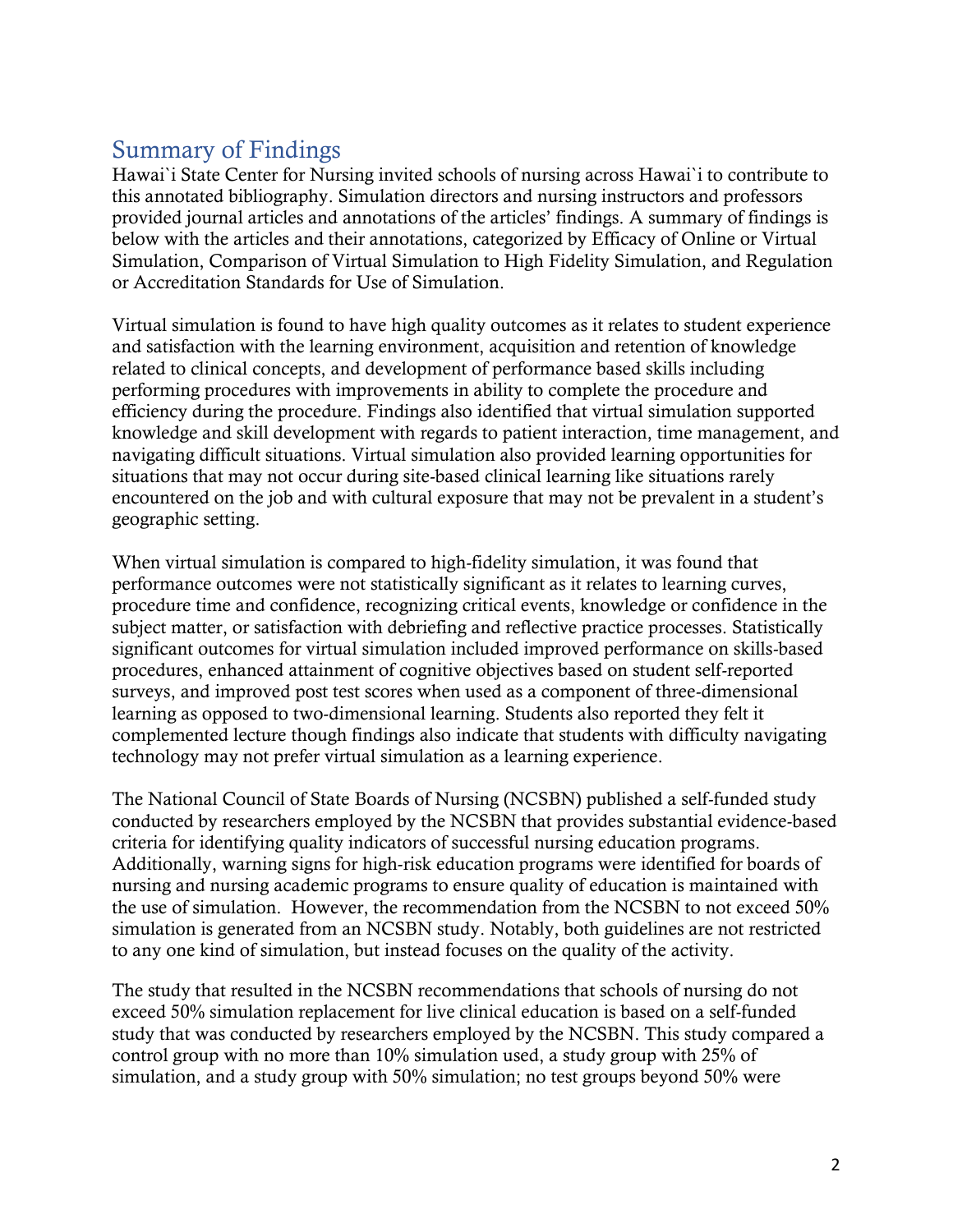studied. There were no statistically significant differences between any three of the groups studied.

Recent surveys of schools of nursing find that prelicensure nursing education programs in the U.S. increased the use of high-fidelity simulation use in undergraduate courses substantially between 2010 and 2017, and decreased computer-based simulation for all courses except for psychiatric/mental health nursing. However computer-based simulation was still used by up to 50% of programs, depending on degree type and course. Simulation was used the least by LPN programs. Though the 2017 survey found most nursing programs substitute simulation for clinical hours using a 1:1 ratio of simulation to clinical hours, newer research identifies that the intensity and efficiency of virtual simulation was demonstrated through the completion of more activities in higher levels of difficulty in significantly less time than clinical. This study findings serve as emerging evidence toward a 2:1 clinical to simulation ratio.

# <span id="page-2-0"></span>Definition of Virtual Simulation

From Lopreiato J O. Healthcare Simulation Dictionary. Rockville, MD: Agency for Healthcare Research and Quality; October 2016. AHRQ Publication No. 16(17)-0043.

"The recreation of reality depicted on a computer screen" (McGovern, 1994); and "A type of simulation that injects humans in a central role by exercising motor control skill (for example, flying an airplane); , decision skills (committing fire control resources to action), , or communication skills (such as members of an air traffic control team). ( Hancock et al, 2008).

From Simulation Canada. (2020). Virtual Simulations & Virtual Patients. https://www.sim-one.ca/content/virtual-simulations-virtualpatients#footnoteref2\_4p91wc2

Virtual simulations, also called screen-based simulations or virtual simulation games, are "the recreation of reality depicted on a computer screen" that "injects humans in a central role by exercising motor control skills, decision skills, or communication skills."1 This includes virtual patient simulators, which are "a computer program that simulates real-life clinical scenarios in which the learner acts as a health care provider obtaining a history and physical exam, and making diagnostic and therapeutic decisions." This is distinguished from virtual reality simulations, which require the use of specialized head-mounted displays.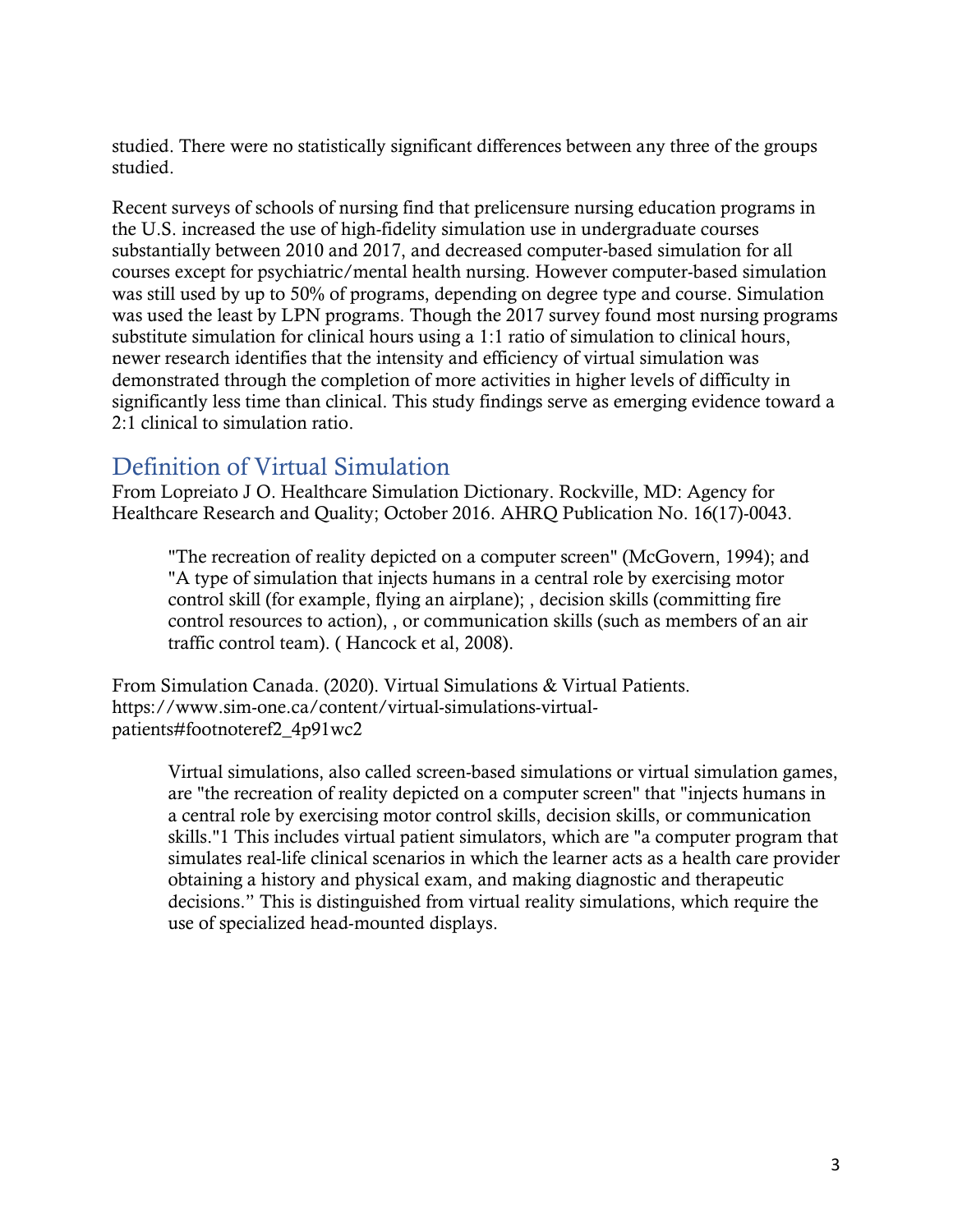# <span id="page-3-0"></span>Annotated Bibliography:

#### <span id="page-3-1"></span>Efficacy of Online or Virtual Simulation

Aebersold, M., Voepel-Lewis T, Cherara, L, Weber, M. Khouri, C., Levine, R., &

Tait, A. R. (2018). Interactive Anatomy-Augmented Virtual Simulation Training.

*Clinical simulation in nursing,* 15 34-41.<https://doi.org/10.1016/j.ecns.2017.09.008>

Overall the AR module was better received compared with the control group with regards to realism, identifying landmarks, visualization of internal organs, ease of use, usefulness, and promoting learning and understanding.

Chan, G., & Burns, E. (Unpublished). Quantifying and Remediating the New Graduate

Nurse Resident Academic-Practice Gap Using Online Patient Simulation. *Journal of* 

*Continuing Education in Nursing*.

A pre-test, post-test quasi-experimental study using an online patient simulation program was implemented in a convenience sample of newly graduated nurse residents over 16-months to quantify the academic-practice gap through the pre-test by evaluating the case scenario pass rates with a subanalysis on the highest readmission conditions, number of medication and sentinel errors, and failure-torescue rates and to close the academic-practice gap through the use of an online simulation program and evaluate that closure through post-test measurement of the same pre-test metrics. As compared to the pre-test, the post-test showed overall performance improvement from 24% pass rate up to 76% with improved knowledge use across clinical conditions ranging from 19 to 86 percentage points. The use of online simulation led to a reduction of patient safety sentinel errors from 100% to 21%, reduction in medication errors by 80%, and reduction of failures-to-rescue in new graduates from 81% to 23%. The study also indicated that online simulation enables "actual clinical performance", not only "knowledge about clinical performance" thus indicating that simulation facilitates development of more complex competencies than knowledge alone.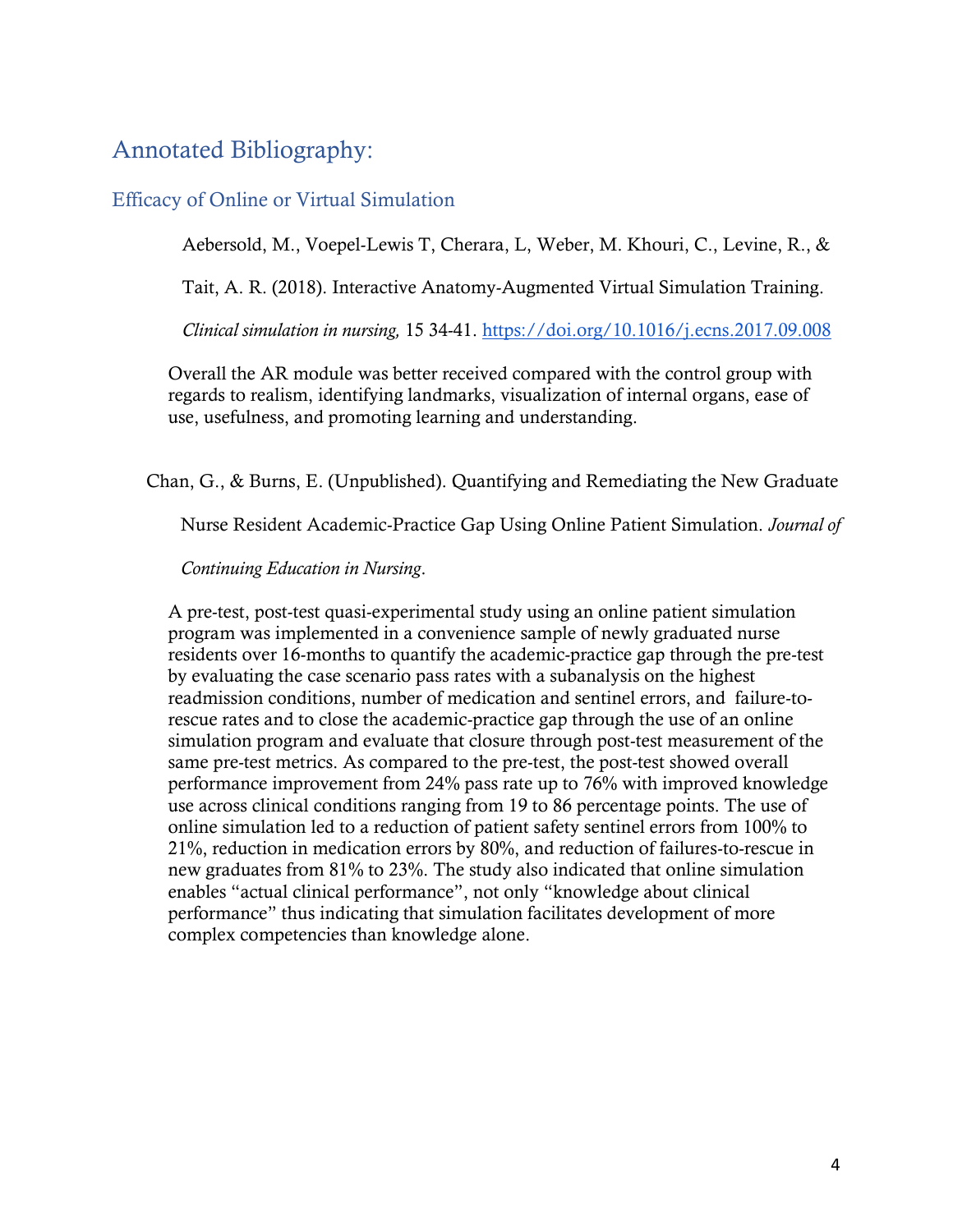Foronda, C. L., Fernandez-Burgos, M., Nadeau, C., Kelley, C. N., & Henry, M. N.

(2020). Virtual simulation in nursing education. *Simulation in Healthcare: The Journal* 

*of the Society for Simulation in Healthcare*, *15*(1),

4654. <https://doi.org/10.1097/sih.0000000000000411> .

As virtual simulation is burgeoning, faculty and administrators are asking for evidence of its effectiveness. The objective of this systematic review was to identify how virtual simulation impacts nursing student learning outcomes. Applying the Preferred Reporting Items for Systematic Reviews and Meta-analyses guidelines, 80 studies were reviewed. Results indicate that most research ( $n= 69, 86\%$ ) supported virtual simulation as an effective pedagogy to support learning outcomes while highlighting gaps and areas of bias.

Goldsworthy, S., Patterson, J. D., Dobbs, M., Afzal, A., & Deboer, S. (2019). How does simulation impact building competency and confidence in recognition and response to the adult and paediatric deteriorating patient among undergraduate nursing students? *Clinical Simulation in Nursing, 28*, 25-32. doi:10.1016/j.ecns.2018.12.001 <https://doi.org/10.1016/j.ecns.2018.12.001> .

The ability to recognize and respond to a deteriorating adult or pediatric patient is critical to prevention of poor patient outcomes. Simulation is used to prepare nursing students as they plan to transition to practice. A hybrid approach that includes virtual simulation and high-fidelity simulation is effective at teaching undergraduate nursing students to recognize and respond to a deteriorating adult or pediatric patient. A new measure, Clinical Self-efficacy, was piloted in this study and showed a high internal consistency (0.91). Significant improvement in all items on the Clinical Self-efficacy tool was seen in the treatment group after the intervention.

Lee, Y., Kim, S., & Eom, M. (2020). Usability of mental illness simulation involving scenarios with patients with schizophrenia via immersive virtual reality: A mixed

methods study. *PLoS ONE, 15*(9), 1-13. [https://doi-](https://doi-org.ezproxy.chaminade.edu/10.1371/journal.pone.0238437)

[org.ezproxy.chaminade.edu/10.1371/journal.pone.0238437](https://doi-org.ezproxy.chaminade.edu/10.1371/journal.pone.0238437)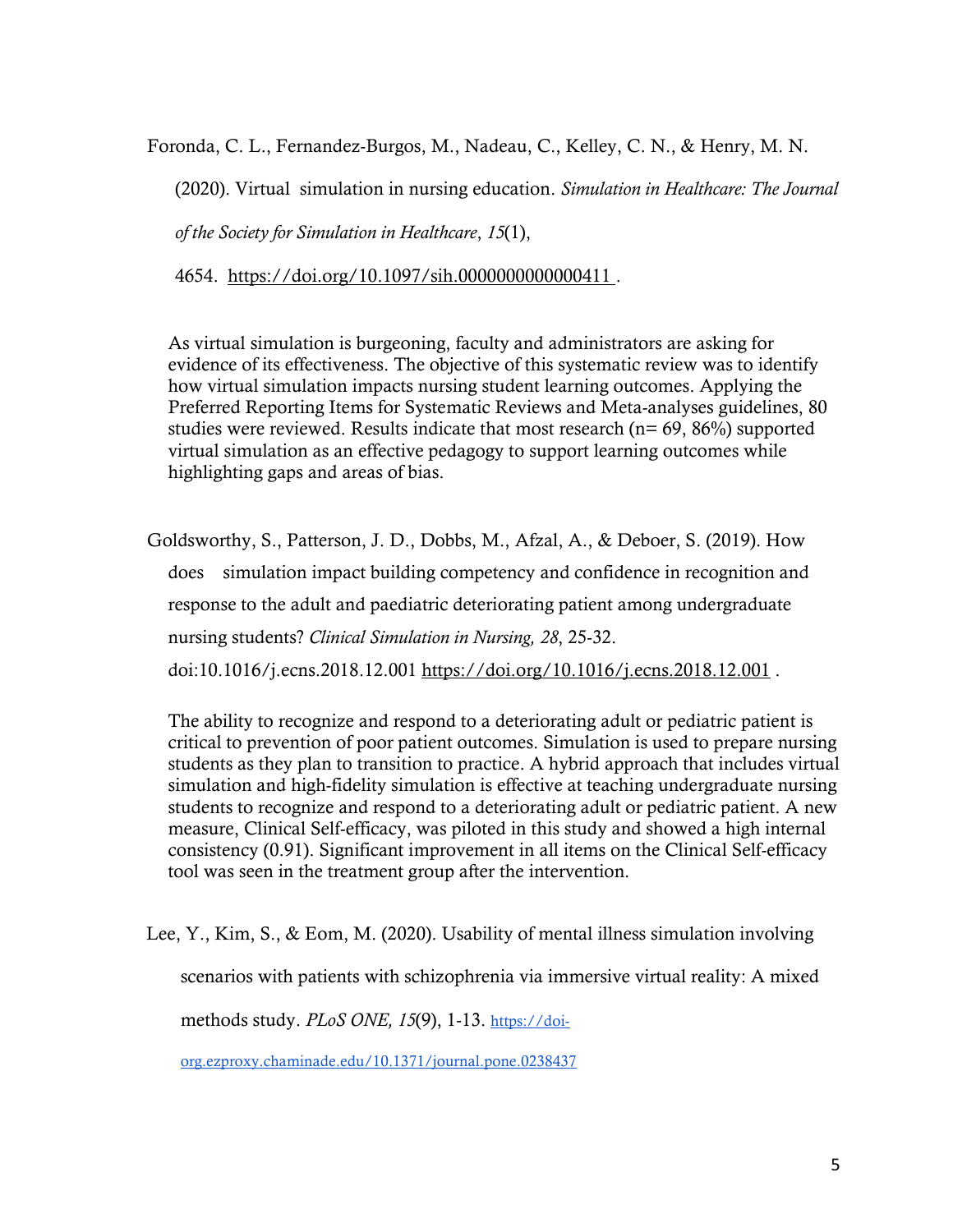The study suggests a new form of mental health virtual reality simulation that is user-friendly and engaging to improve education of mental health nursing students and thereby improve the treatment of patients. A mixed-methods study was conducted with sixty nursing students using 360-degree videos of five scenarios reflecting the clinical symptoms of schizophrenia patients and related treatment tasks. Students were administered a qualitative and quantitative questionnaire post virtual simulation program. Students reported a high realism increasing student engagement and that the program was useful and engaging. The study shows that virtual reality simulation could serve as an effective alternative form of clinical training in mental health nursing and education can be enhanced by its benefits.

Marby, J., Lee, E., Roberts, T., & Garrett, R. (2020). Virtual Simulation to Increase

Self-efficacy Through Deliberate Practice. *Nurse Educator, 45*(4), 202-205,

<https://doi.org/10.1097/NNE.0000000000000758>

Virtual simulation was introduced prior to a complex high-fidelity simulation with aim to increase student self-efficacy. Students completed virtual simulation scenarios until a specific score of mastery was obtained, then the same scenario was repeated with a high-fidelity laboratory. A pre- and post-simulation (modified) selfefficacy scale survey was administered. The study found that the virtual simulation increased self-efficacy allowing students to engage in the experience and achieve higher levels of mastery through deliberate practice.

Padilha, J. M., Macado, P. P., Ribeiro, A., Ramos, J., & Costa, P. (2019). Clinical Virtual

Simulation in Nursing Education: Randomized Controlled Trial. *Journal of Medical* 

*Internet Research, 21.* <https://doi.org/10.2196/11529>

Innovations in technology have translated to the use of virtual clinical simulation in nursing education and have become a pedagogical strategy to facilitate development of motor control, decision making skills, and communication skills. In a randomized controlled trial of 42 students, the experimental group was given access to a clinical virtual simulator while the other group had access to a low-fidelity simulator and realistic environment. Via a pretest and two posttests, it was shown the group with access to the virtual clinical simulation had significant improvements in their knowledge after intervention showing clinical virtual simulation as a potential to improve knowledge retention and clinical reasoning.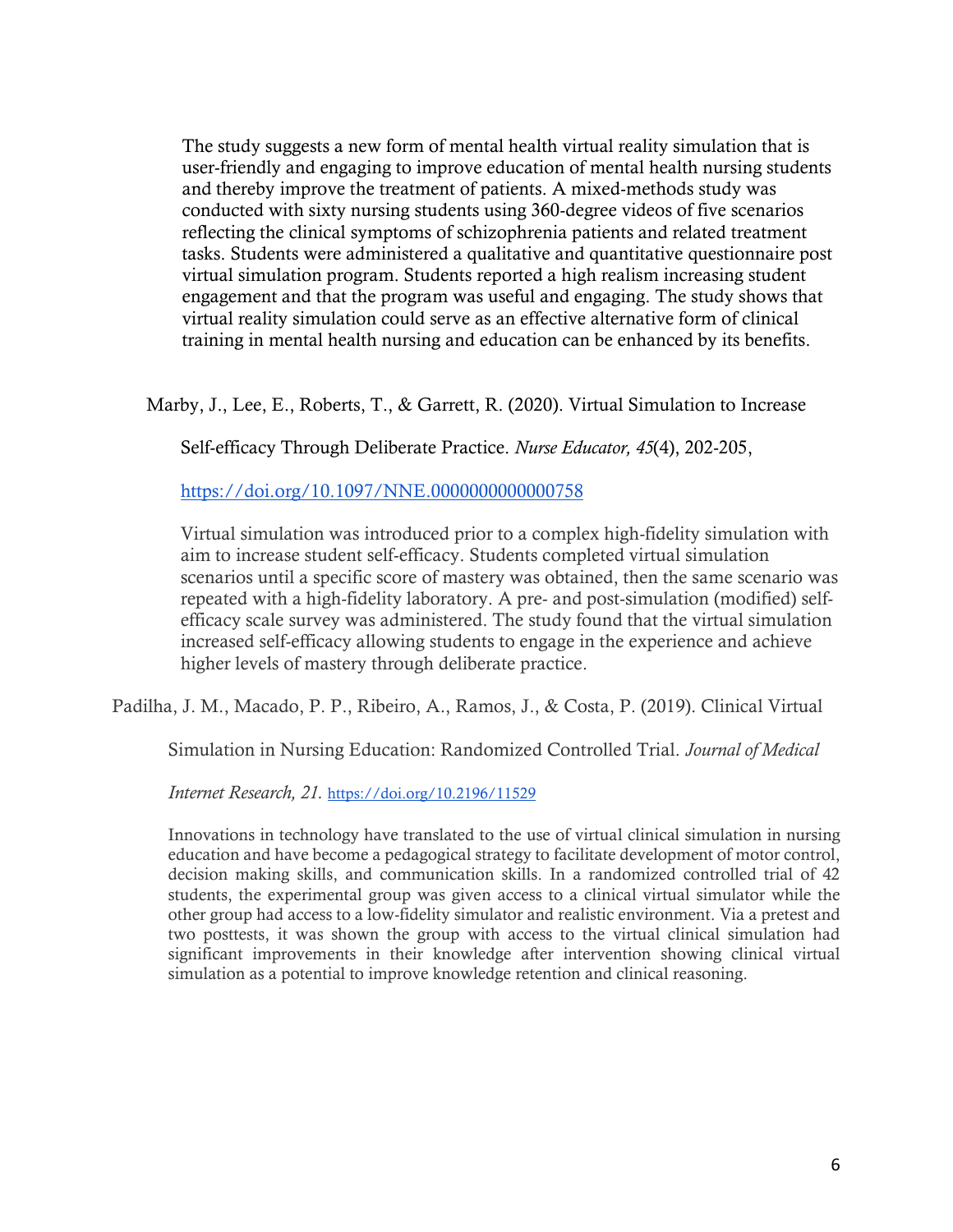Redmond, C., Hardie, P., Davies, C., Cornally, D., Daly, O., & O'Sullivan, C. (2020). Increasing competence in wound care: A cross-sectional study to evaluate use of a virtual patient by undergraduate student nurses. *Nurse Education in Practice, 44.* [https://doi](https://doi-org.ezproxy.chaminade.edu/10.1016/j.nepr.2020.102774)[org.ezproxy.chaminade.edu/10.1016/j.nepr.2020.102774.](https://doi-org.ezproxy.chaminade.edu/10.1016/j.nepr.2020.102774)

The aim of this study was to describe the development and educational evaluation of a virtual patient to supplement undergraduate learning of wound care. Evaluation of the virtual patient by 148 penultimate year nursing students where students reported perceived increase in confidence and ability to meet wound care competency outcomes and allow students opportunities to utilize wound care theory repetitively in a safe environment. The study found the use of virtual patient simulation is perceived as effective in increasing wound competency, can overcome the difficulty of declining resources, and provides students with structure for their care.

Sapiano, A. B., Sammut, R., & Trapani, J. (2018). The effectiveness of virtual simulation in improving student nursesʻ knowledge and performance during patient deterioration: a pre and post test design. *Nurse Education Today, 62*(3), pp. 128-133. <https://doi.org/10.1016/j.nedt.2017.12.025>

The study explores the use of virtual simulation to help nursing students gain the skills to navigate the complex situations of a rapidly deteriorating patient via three virtual scenarios. One hundred sixty-six students were given pre- and post- tests which show virtual simulations to be effective learning tools to prepare students for difficult situations, especially situations that are not frequently seen on the job.

Smith, P. C., & Hamilton, B. K. (2015). The Effects of Virtual Reality Simulation as a Teaching Strategy for Skills Preparation in Nursing Students. *Clinical Simulation in Nursing, 11*(1), pp. 52-58.

This study set out to explore the use of simulation as a new instructional strategy to teach basic nursing skills, specifically, to support Foley catheter skill proficiency. An after-only experiment evaluation was administered to evaluate the skill performance, perceived perception, and practice time. The students exposed to the virtual simulation all performed the catheterization on the first attempt and spent less time conducting the procedure than the students without exposure to the virtual simulation.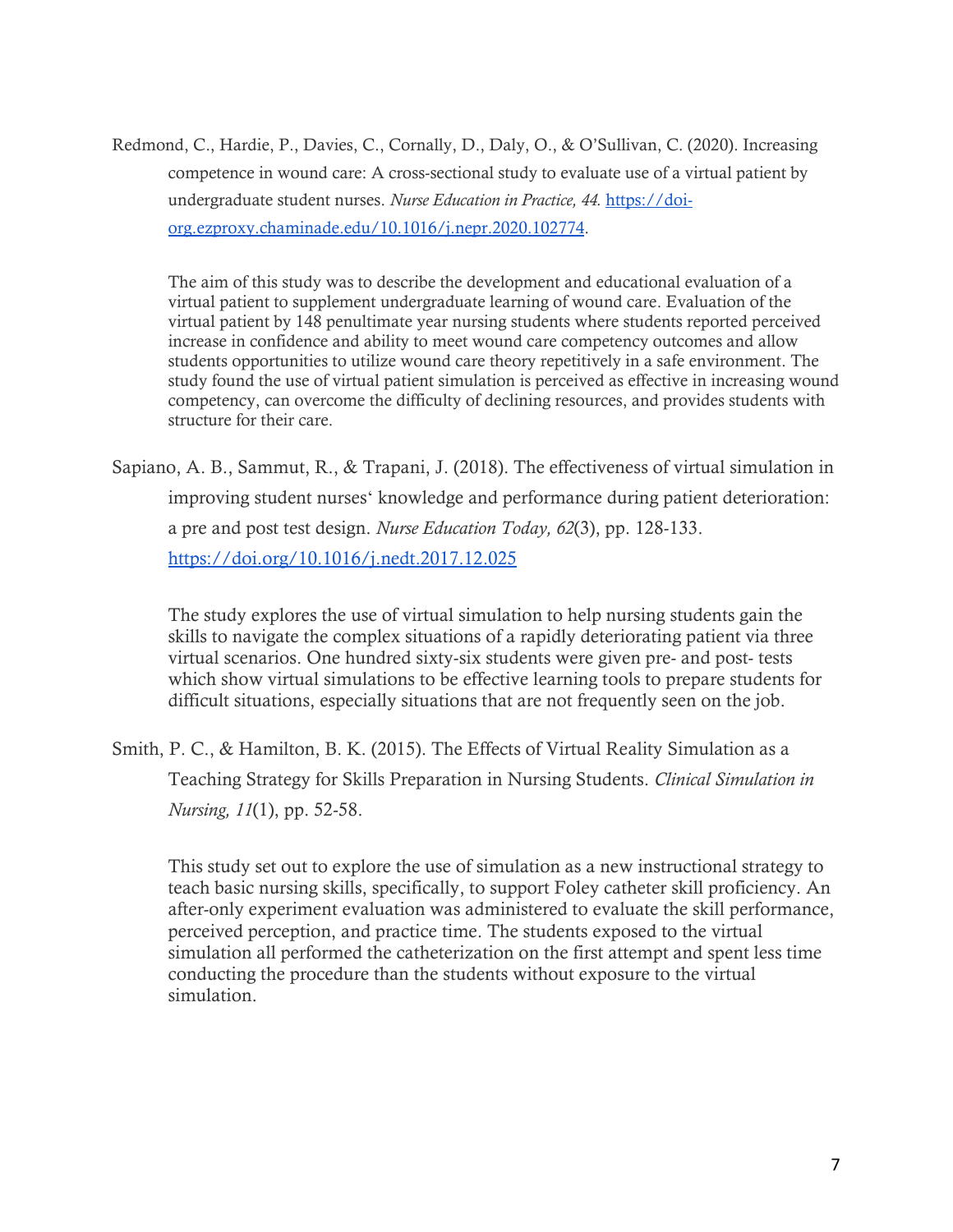Smith, S., Farra, S., Ulrich, D., Hodgson, E., Nicely, S., & Matcham, W. (2016). Learning and Retention Using Virtual Reality in a Decontamination Simulation. *Nursing Education Perspectives, 37*(4), pp. 210-214.

This study sought to examine the longitudinal effects of virtual reality simulation on learning outcomes and retention with respect to teaching nursing students the skills of decontamination. A quasi-experimental design was used with two groups of nursing students. Results indicated that virtual simulation was superior in some aspects when compared to traditional methods of education and can be a valuable option to promote skill development and retention.

Tilton, K. J. & Hoglund, B. A. (2015). Non-Acute-Care Virtual Simulation: Preparing Students to Provide Chronic Illness Care. *Nursing Education Perspectives (National League for Nursing), 36*(6), 394-395. <https://doi-org.ezproxy.chaminade.edu/10.5480/14-1532>

This pilot study demonstrated the potential for virtual simulation in nursing education regarding chronic care management in community settings. Observations of faculty characteristics associated with the ability to effectively facilitate simulation experiences and debriefing sessions were consistent with prior studies.The introduction of clinical virtual simulation in nursing education has the potential to improve knowledge retention and clinical reasoning in an initial stage and over time, and it increases the satisfaction with the learning experience among nursing students.

Weideman, Y. L., Young, L., Lockhart, J. S., Fridline, M. M., & Panas, M. (2016).

Strengthening Cultural Competence in Prenatal Care with a Virtual Community:

Building Capacity through Collaboration. *Journal of Professional Nursing,* S48-S53.

<https://doi.org/10.1016/j.profnurs.2016.03.004>

A virtual simulation experience was designed, implemented, and evaluated with aims to facilitate student access to diverse cultures and strengthen their ability to provide culturally-congruent care. The Jeffreysʻ Transcultural Self-Efficacy Test (TSET) was administered showing significant increases in overall and subscale TSET scores showing that virtual simulation experiences are effective in transcending global barriers, gaining insight to diverse cultures, and strengthening studentsʻ cultural competence.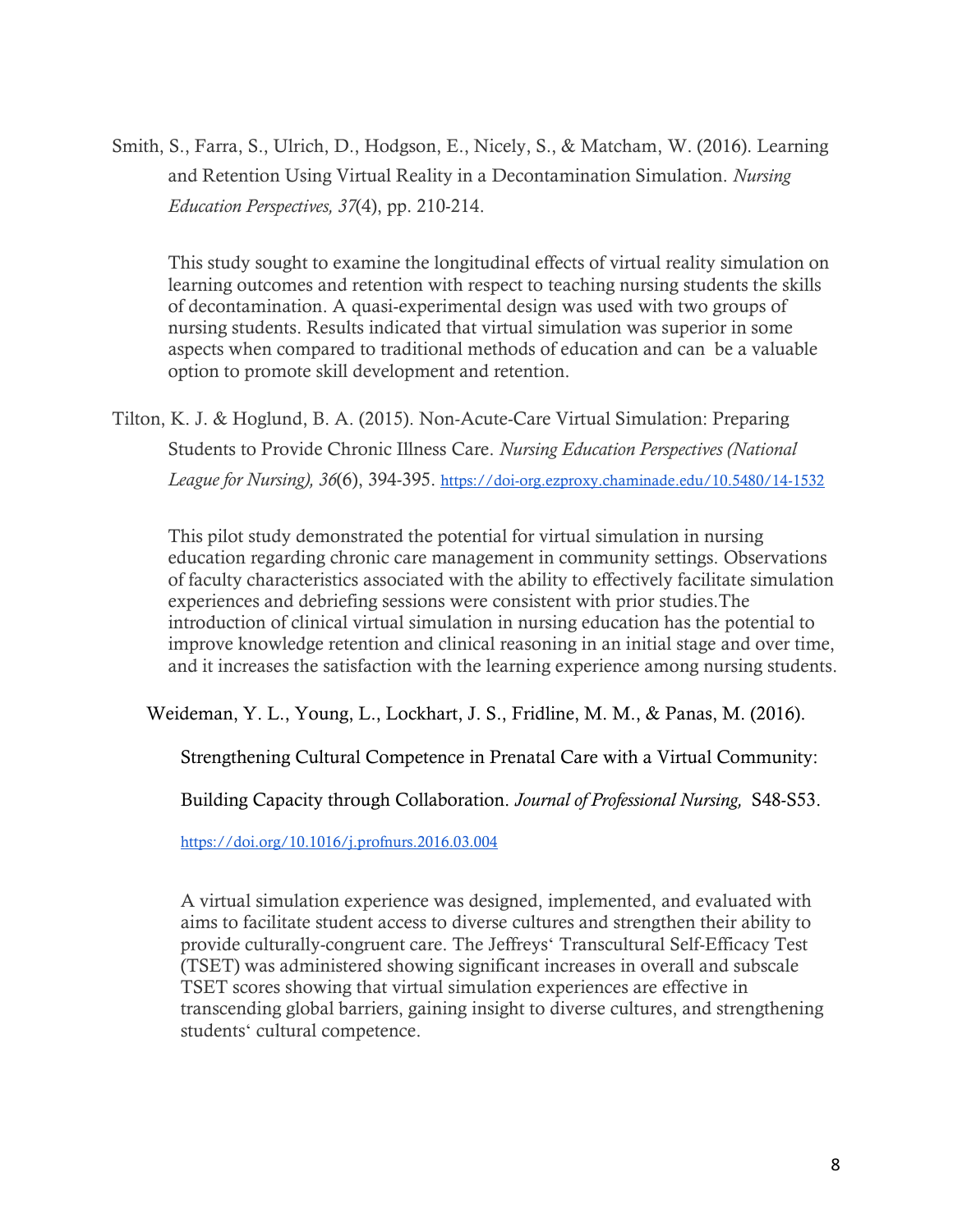N.Fogg,C.Wilson,M.Trinka,etal.,Transitioning from direct care to virtual clinical experiences

during the COVID-19 pandemic,Journal of Professional Nursing (2020)

[,https://doi.org/10.1016/j.profnurs.2020.09.01](https://doi.org/10.1016/j.profnurs.2020.09.01) 

When the COVID-19 pandemic forced university campuses and healthcare agencies to temporarily suspend both undergraduate and graduate direct care educational experiences, nursing programs had to formulate alternative plans to facilitate clinical learning. Texas Woman's University used this opportunity to assemble a faculty group tasked with creating a set of college-wide guidelines for virtual simulation use as a substitution for traditional face-to-face clinical. The process included completing a needs assessment of both undergraduate and graduate level programs across three campuses and identifying regulatory requirements and limitations for clinical experiences. The task force utilized the information gathered to develop evidence-based recommendations for simulation hour equivalence ratios and compiled a list of virtual activities and products faculty could use to complete clinical experiences. Undergraduate and graduate student surveys were conducted to determine the effectiveness of the transition to virtual clinical experiences. Overall, the majority of survey results were positive regarding virtual simulation experiences providing students with valuable opportunities to enhance their learning. Negative comments regarding the impact of COVID-19 on a personal level included issues involving internet access and web conferencing logistics, lack of motivation to study, family difficulties, and faculty inexperience teaching in an online environment. Undergraduate pre-licensure students were provided with opportunities to successfully complete all remaining required clinical hours virtually, while graduate students were allowed to complete non-direct care hours as applicable using virtual clinical experiences.

J. Francisco, (2017). Using Virtual Patient Simulation in Substitution for Traditional Clinical Hours

in Undergraduate Nursing, *Shadow Health Inc*. (1-16). Florida, Gainesville.

[https://www.dropbox.com/s/92jhpi7nf7wfkgt/GWU\\_19\\_Jimenez\\_Wilson\\_poster.](https://www.dropbox.com/s/92jhpi7nf7wfkgt/GWU_19_Jimenez_Wilson_poster.pdf?dl=0)

[pdf?dl=0](https://www.dropbox.com/s/92jhpi7nf7wfkgt/GWU_19_Jimenez_Wilson_poster.pdf?dl=0)

Virtual patient simulations can help students develop a critical understanding of the core concepts behind prioritization and interprofessional communication in nursing as

well as the opportunity to apply key leadership knowledge, skills, and competencies needed prior to entering the workforce. Bedside clinical nurses must apply clinical leadership skills to ensure safe, high-quality patient care as well as positive patient outcomes. Using these types of scenarios can help educators to teach safe, patient centered care leadership skills and hospital and health system leaders with better prepared new graduates that can contribute to best patient care and outcomes.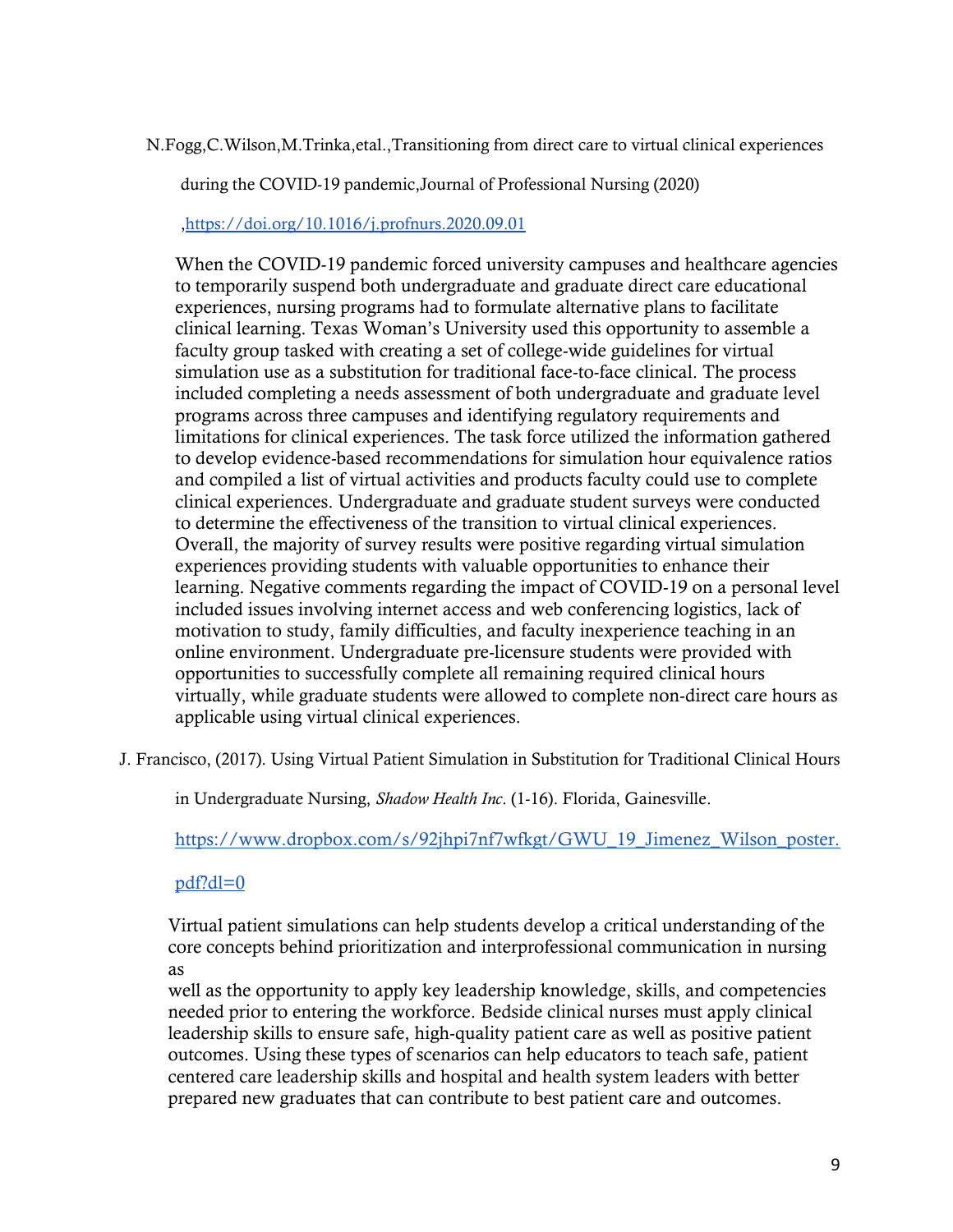### <span id="page-9-0"></span>Comparison of Virtual Simulation to High Fidelity Simulation

Bayram, SB, & Caliskan, N. (2019). Effect of a game-based virtual reality phone application

on tracheostomy care education for nursing students: a randomized controlled trial.

*Nursing Education Today, 79,* 25-31. <https://doi.org/10.1016/j.nedt.2019.05.010>

A game-based virtual reality phone application was utilized in a study of first-year nursing students as a simulation to teach psychomotor skills. In a single-blind, randomized controlled trial, 86 students were split into two groups with the experimental group being the students who had access to the virtual reality application on their phones during the trial. The experimental group scored higher than the other students in suctioning a tracheostomy and peristomal skin care teaching skills on average on their final test showing game-based virtual reality can be effective in psychomotor skill training.

Hanson J, Andersen P, Dunn PK. (2019). Effectiveness of three-dimensional visualisation

on undergraduate nursing and midwifery students' knowledge and achievement in

pharmacology: A mixed methods study. *Nurse Education Today*, Oct;81:19-25. doi:

10.1016/j.nedt.2019.06.008. Epub 2019 Jun 30. PMID: 31306850.

This study included 202 second year undergrad and midwifery nursing students who participated in a mixed methods study comparing effectiveness of three-dimensional immersive visualization vs two dimensional visualization teaching methods to improve knowledge of pharmacology. Results: statistically significant improvement in post test scores using three dimensional virtual learning.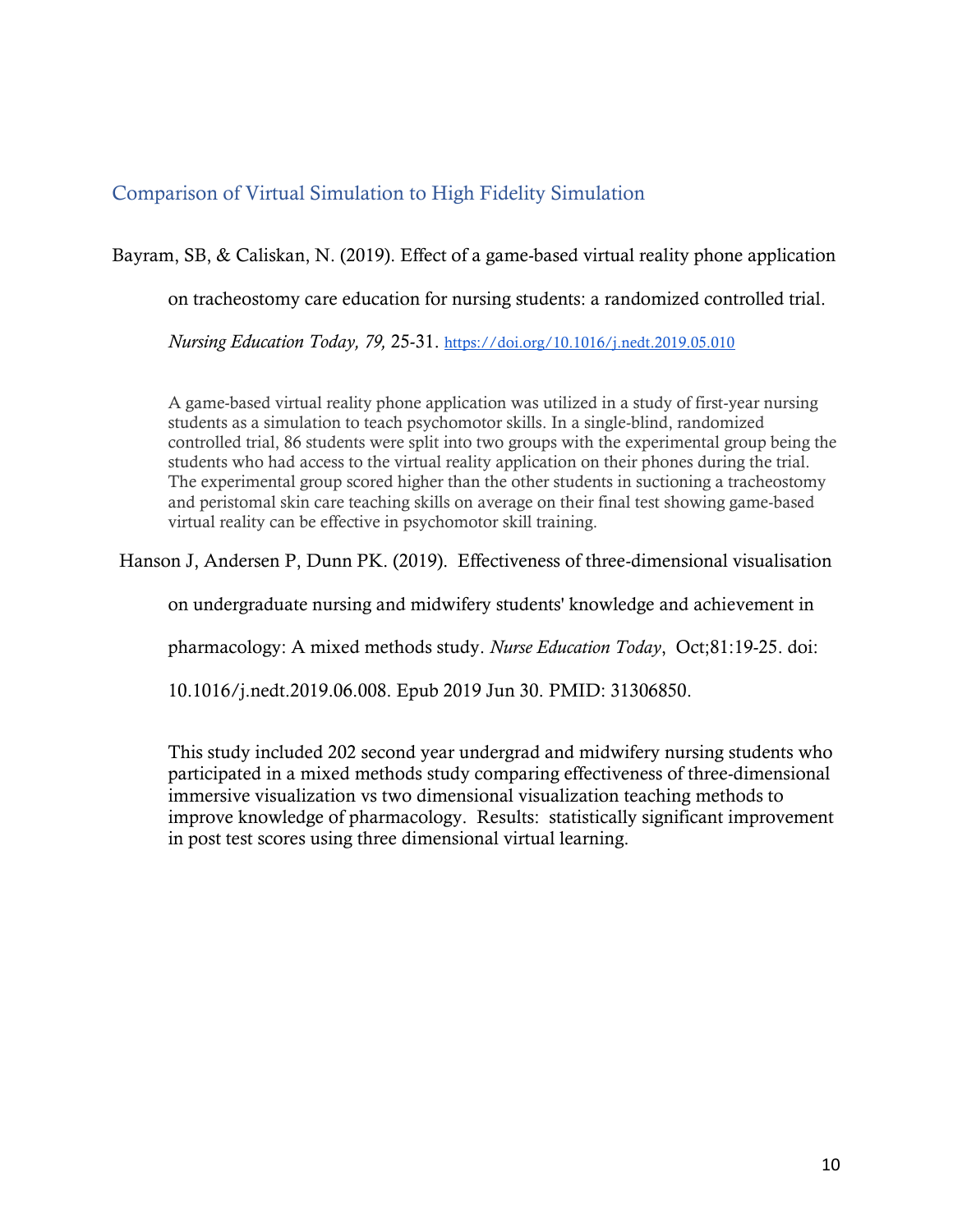East L, Hutchinson M. (2015) Evaluation of a filmed clinical scenario as a teaching resource for an introductory pharmacology unit for undergraduate health students: A pilot study. *Nurse Education Today*, 35(12):1252-6. doi: 10.1016/j.nedt.2015.04.009. Epub 2015 Apr 27. PMID: 25979800.

Pilot study with 32 subjects. Evaluating use of a filmed simulated clinical scenario as a teaching resource. The use found teaching resource complemented lecture and enhanced attainment of cognitive objectives based on student self reported surveys.

Hanson J, Andersen P, Dunn PK. (2020). The effects of a virtual learning environment

compared with an individual handheld device on pharmacology knowledge

acquisition, satisfaction and comfort ratings. *Nurse Education Today*, 92:104518. doi:

10.1016/j.nedt.2020.104518. Epub 2020 Jun 29. PMID: 32629336.(LW)

Comparison between two virtual reality methods (3 dimensional facility – CAVE2) versus handheld devices with stereoscopic lenses attached. Students preferred the CAVE 2 3d experience but no difference was found in satisfaction with debriefing and preflective practice processes.

Erlinger LR, Bartlett A, Perez (2019) A. High-Fidelity Mannequin Simulation versus

Virtual Simulation for Recognition of Critical Events by Student Registered Nurse

Anesthetists. *American Association of Nurse Anesthetists*, 87(2):105-109. PMID:

31587722.

Comparison of use of high fidelity manikin vs virtual reality simulation in Nurse Anesthesia training. No significant differences were found in the ability for  $3<sup>rd</sup>$  year students to recognize critical events when using both methods.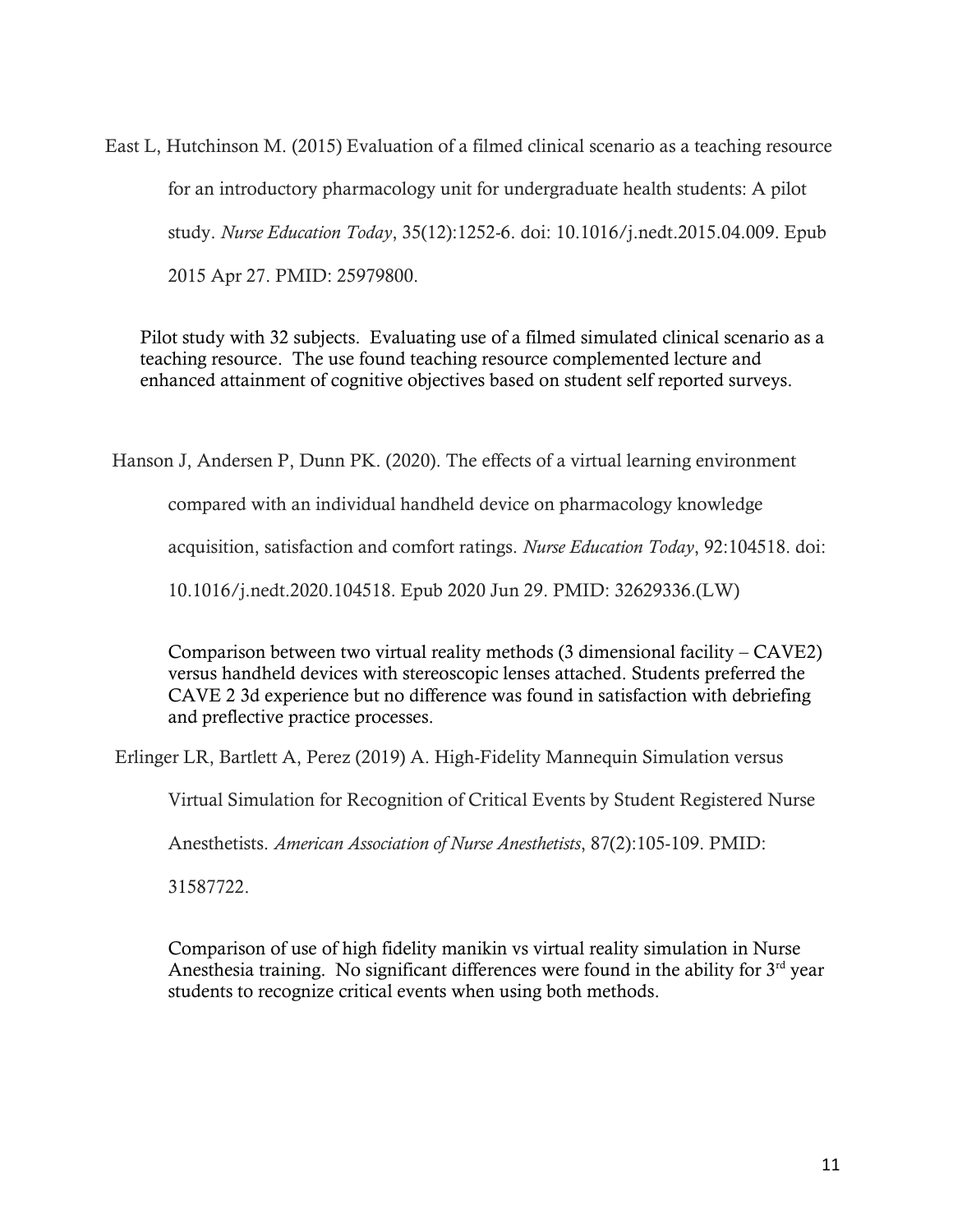Jiang B, Ju H, Zhao Y, Yao L, Feng Y. (2018). Comparison of the Efficacy and Efficiency of the Use of Virtual Reality Simulation With High-Fidelity Mannequins for Simulation-Based Training of Fiberoptic Bronchoscope Manipulation. *Simulation in Healthcare,* 13(2):83-87. doi: 10.1097/SIH.0000000000000299. PMID: 29621098.

Compared efficacy of Virtual reality simulation with high fidelity manikin simulation during training of bronchoscope training. Subjects: 46 anesthesia residents. Results: Virtual reality simulation was more efficient than high fidelity simulation. No significant difference in learning curves, procedure time and confidence between Virtual simulation and high fidelity simulation.

Cobbett S, Snelgrove-Clarke E. (2016) Virtual versus face-to-face clinical simulation in

relation to student knowledge, anxiety, and self-confidence in maternal-newborn

nursing: A randomized controlled trial. Nurse Educator Today. 45:179-84. doi:

10.1016/j.nedt.2016.08.004. Epub 2016 Aug 9. PMID: 27537670.

Comparison between two maternal newborn clinical simulation scenarios using virtual clinical simulation and high fidelity simulation. Subjects 53 third year BS in Nursing students. Measures included, knowledge, self confidence, and anxiety. Results: no statistically significant differences in knowledge or self confidence. Anxiety higher with virtual simulation than high fidelity simulation. Those that noted they did not like virtual simulation had problems with technology.

Wong DT, Mehta A, Singh KP, Leong SM, Ooi A, Niazi A, You-Ten E, Okrainec A, Patel

R, Singh M, Wong J. (2019) The effect of virtual reality bronchoscopy simulator

training on performance of bronchoscopy-guided intubation in patients: A

randomised controlled trial. European Journal of Anaesthesiology, 36(3):227-233.

doi: 10.1097/EJA.0000000000000890. PMID: 30234669.

Comparison of use of high fidelity virtual reality bronchoscopy simulator training , train on fibere-optic intubation, with no simulation training. Subjects: Anesthesia residents, medical students and anesthesia assistants. Measures were pre/post training intubation time and checklist scales. No significant differences found in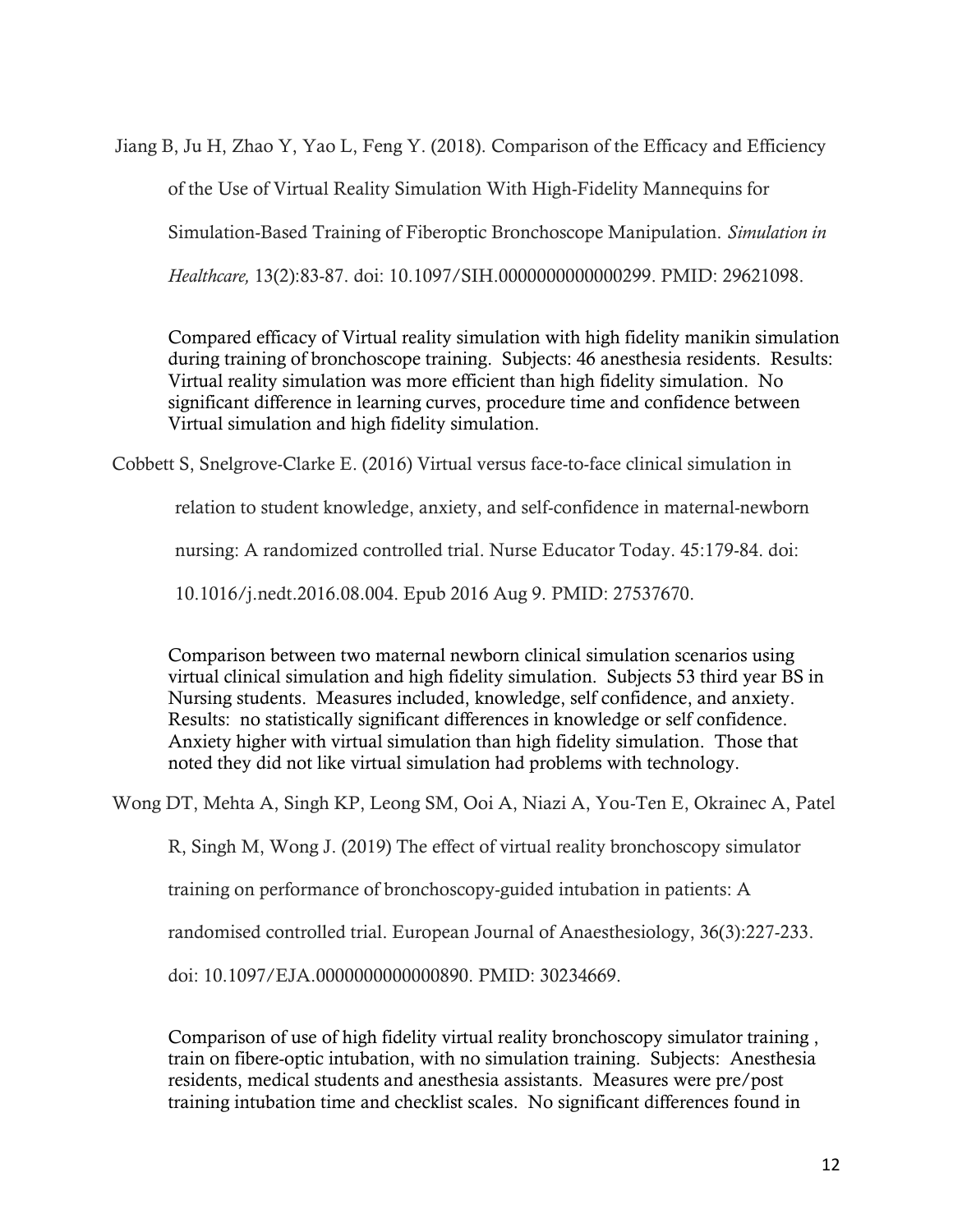intubation time and checklist ratings though the simulation group had improvement over the group without simulation.

#### <span id="page-12-0"></span>Regulation or Accreditation Standards for Use of Simulation

Alexander, M., Durham, C. F., Hooper, J. I., Jeffries, P. R., Goldman, N., Kardong-

Edgren, S. "Suzie," Kesten, K. S., Spector, N., Tagliareni, E., Radtke, B., &

Tillman, C. (2015). NCSBN Simulation Guidelines for Prelicensure Nursing

Programs. *Journal of Nursing Regulation*, *6*(3), 39–42[.](https://doi.org/10.1016/S2155-8256(15)30783-3)

[https://doi.org/10.1016/S2155-8256\(15\)30783-3](https://doi.org/10.1016/S2155-8256(15)30783-3)

Evidence based guidelines meant to help: 1) boards of nursing (BONs) in evaluating the readiness of prelicensure nursing programs in using simulation as a substitute for traditional clinical experience; 2) nursing education programs in the estab- lishment of evidence-based simulation programs for the undergraduate nursing curriculum.

INACSL Standards of Best Practice: SimulationSM Simulation Design. (2016). *Clinical* 

*Simulation In Nursing*, *12*, S5–S12. <https://doi.org/10.1016/j.ecns.2016.09.005>

International Nursing Association for Clinical Simulation and Learning (INACSL) is the global leader in transforming practice to improve patient safety through excellence in health care simulation. INACSL has developed 11 evidence-based criterion and required elements to meet identified criterion. INACSL considered this list to be a living document as new evidence is identified.

Hayden, J. K., Smiley, R. A., Alexander, M., Kardong-Edgren, S., & Jeffries, P. R.

(2014). The NCSBN National Simulation Study: A Longitudinal, Randomized,

Controlled Study Replacing Clinical Hours with Simulation in Prelicensure

Nursing Education. *Journal of Nursing Regulation*, *5*(2), S3–S40[.](https://doi.org/10.1016/S2155-8256(15)30062-4)

[https://doi.org/10.1016/S2155-8256\(15\)30062-4](https://doi.org/10.1016/S2155-8256(15)30062-4) 

A longitudinal, randomized, controlled trial using nursing programs across the United States conducted by employees of the National Council of State Boards of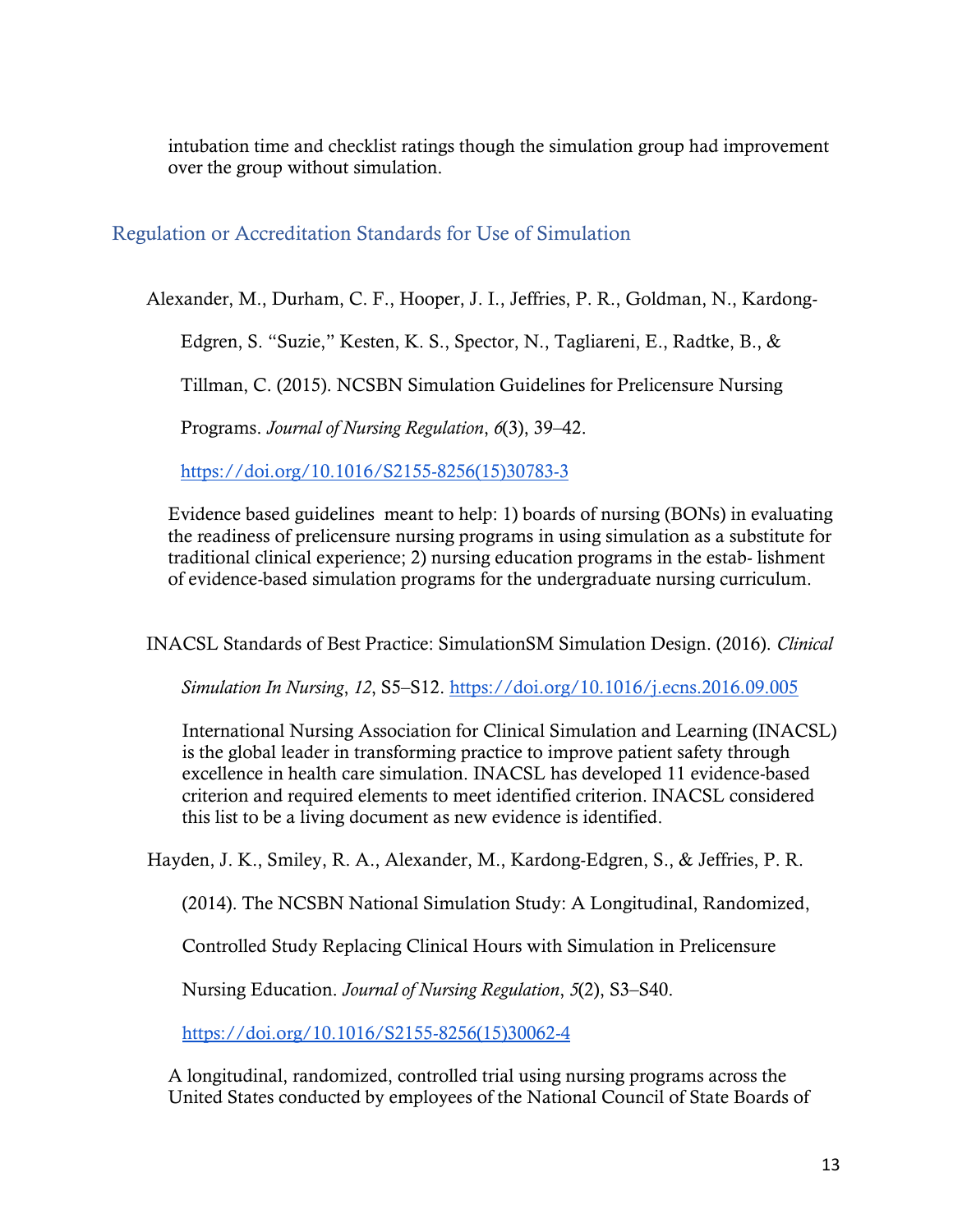Nursing. Students participating in the study were enrolled throughout the entire 2 years of their undergraduate nursing program and were then followed for the first 6 months in their first clinical positions to determine long-term effects of simulation and whether replacing clinical with simulation impacts entry into professional practice. Students were put into three groups: study groups with 25% or 50% of required clinical hours were spent in the simulation laboratory and a control- group where students were allowed up to 10% of their clinical hours in simulation. There were no significant differences among study groups regarding end-of-program nursing knowledge, clinical competency, or overall readiness for practice. NCLEX pass rates were statistically equivalent, and managers gave all new graduates similar ratings in critical thinking, clinical competency, and overall readiness for practice. All evaluative measures produced the same results: Educational outcomes were equivalent when up to 50% of traditional clinical experience in the undergraduate nursing program was replaced by simulation.

Smiley, R. A. (2019). Survey of Simulation Use in Prelicensure Nursing Programs:

Changes and Advancements, 2010–2017. *Journal of Nursing Regulation*, *9*(4), 48–61[.](https://doi.org/10.1016/S2155-8256(19)30016-X)

[https://doi.org/10.1016/S2155-8256\(19\)30016-X](https://doi.org/10.1016/S2155-8256(19)30016-X)

The rise of simulation in nursing education programs is due to technological advancements and limitations in the number of clinical placements available for students. Building off the National Council of State Boards of Nursing's National Simulation Study, this evaluative follow-up study sought to update the current simulation landscape in prelicensure programs, compare results between 2017 and 2010, and determine the impact of the National Simulation Study and and National Council of State Boards of Nursing's National Simulation Guidelines. Results of a survey sent to all prelicensure nursing education programs in the U.S. indicate highfidelity simulation use in undergraduate courses increased substantially during the 7 year period, and computer-based simulation use decreased for all courses except for psychiatric/mental health nursing. Across all types of programs (LPN, ADN, BSN and prelicense MS), high fidelity simulation reportedly used by 35-100% of programs, computer-based simulation by 0-50% of programs, and task trainers used by 28-86% of programs, varying by degree type and course. Simulation was used the least by LPN programs and only community/public health nursing for the prelicense MS program did not use computer-based simulation; 16% to 86% of all other programs reported use of computer-based simulation by course. Most nursing programs substitute simulation for clinical hours using a 1:1 ratio of simulation to clinical hours.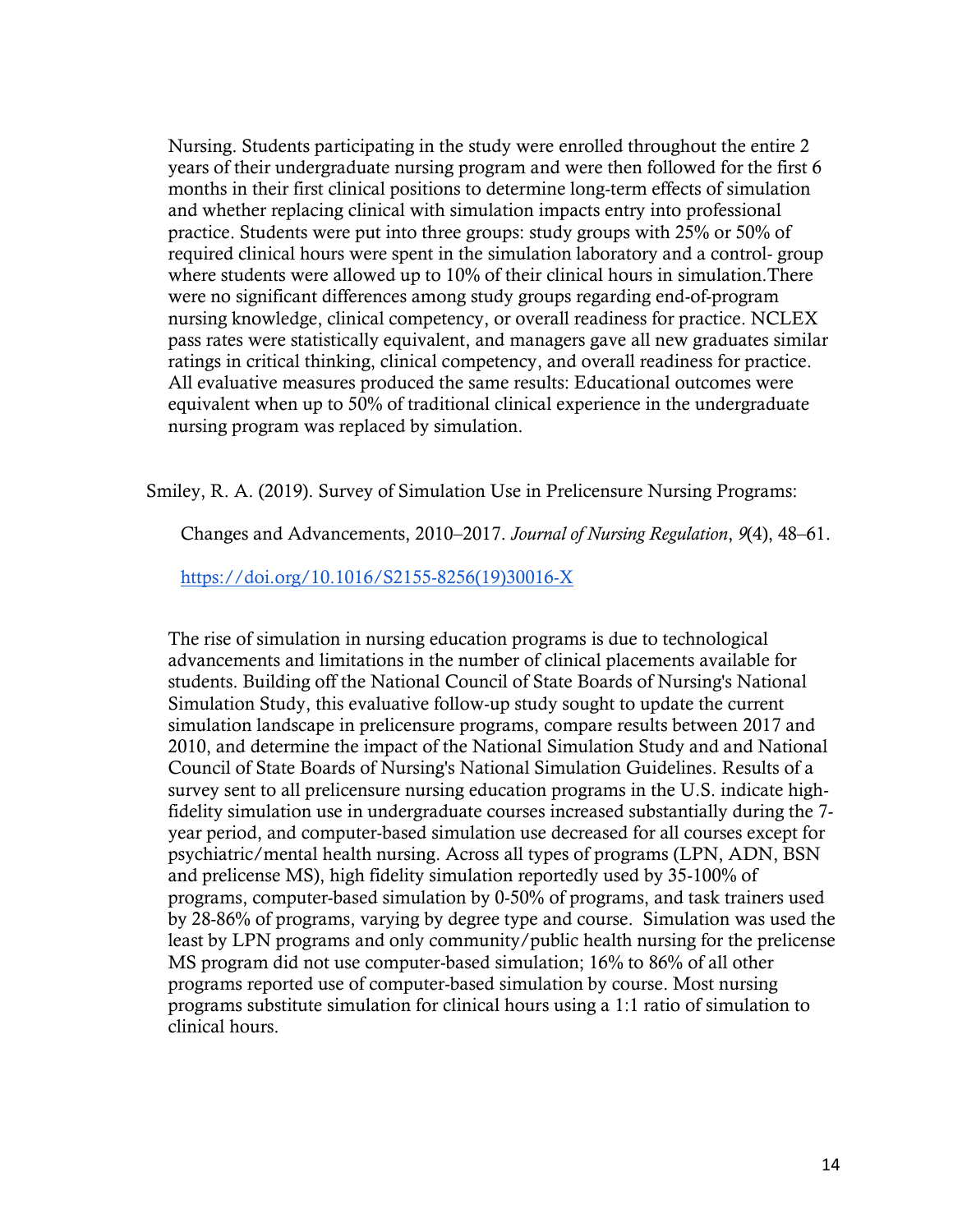Spector, N., Silvestre, J., Alexander, M., Martin, B., Hooper, J. I., Squires, A., &

Ojemeni, M. (2020). NCSBN Regulatory Guidelines and Evidence-Based Quality

Indicators for Nursing Education Programs. *Journal of Nursing Regulation*, *11*(2), S1–

S64. [https://doi.org/10.1016/S2155-8256\(20\)30075-2](https://doi.org/10.1016/S2155-8256(20)30075-2)

This mixed-methods study consists of a comprehensive literature review; a national Delphi study providing data on consensus of experts in nursing education, regulation, and practice; a study analysis of 5 years' worth of BON annual reports of nursing programs; and a study analysis of 5 years' worth of BON site visit documents. This study provides substantial evidence-based criteria for identifying quality indicators of successful nursing education programs as well as warning signs for high-risk programs. The quality indicators and warning signs can serve as the basis for legally defensible and evidence-based guidelines for nursing education approval.

This study identifies that warning signs of unsatisfactory nursing education program performance include "limited clinical experiences that do not prepare the students for practice" and "over-reliance on simulation to replace clinical experiences for the nursing program's students". Quality indicators for satisfactory nursing education program performance includes "clinical experiences with actual patients that prepare students for the reality of clinical practice", "systematic process is in place to address and remediate student practice errors", "collaboration between education and practice to enhance readiness for practice", and "quality simulation is used to augment clinical experiences."

Sullivan, N., Swoboda, S. M., Breymier, T., Lucas, L., Sarasnick, J., Rutherford-

Hemming, T., Budhathoki, C., & Kardong-Edgren, S. (S.) (2019, May). Emerging

evidence toward a 2:1 clinical to simulation ratio: A study comparing the

traditional clinical and simulation settings. Clinical Simulation in Nursing, 30(C),

34-41. [https://doi.org/10.1016/j.ecns.2019.03.003.](https://doi.org/10.1016/j.ecns.2019.03.003)

This multicenter observational study compared traditional clinical to simulation on the type, number, and level of educational activities as determined by Miller's Pyramid. Results: Forty-two students' experience revealed that skills, physical assessment, teaching, and critical thinking activities occurred more frequently in simulation, with safety interventions more common in clinical. In addition, in